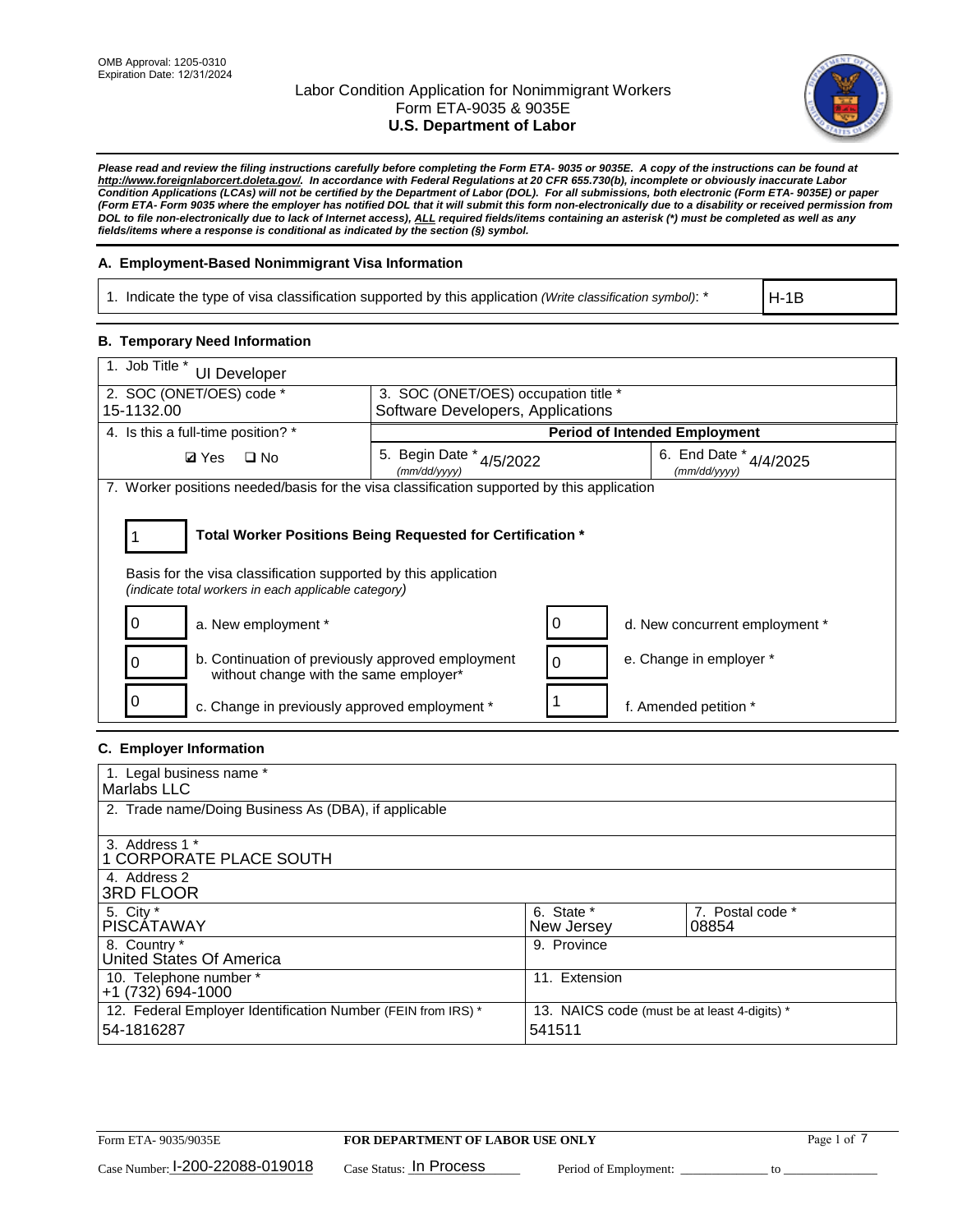

## **D. Employer Point of Contact Information**

**Important Note**: The information contained in this Section must be that of an employee of the employer who is authorized to act on behalf of the employer in labor certification matters. The information in this Section must be different from the agent or attorney information listed in Section E, unless the attorney is an employee of the employer.

| 1. Contact's last (family) name *               | 2. First (given) name * |                          | 3. Middle name(s)         |
|-------------------------------------------------|-------------------------|--------------------------|---------------------------|
| Vidyadharan                                     | Sanjay                  |                          |                           |
| 4. Contact's job title *<br>Chief Legal Officer |                         |                          |                           |
| 5. Address 1 *<br>1 CORPORATE PLACE SOUTH       |                         |                          |                           |
| 6. Address 2<br><b>3RD FLOOR</b>                |                         |                          |                           |
| 7. City *<br><b>PISCÁTAWAY</b>                  |                         | 8. State *<br>New Jersey | 9. Postal code *<br>08854 |
| 10. Country *<br>United States Of America       |                         | 11. Province             |                           |
| 12. Telephone number *                          | 13. Extension           | 14. E-Mail address       |                           |
| +1 (732) 694-1000                               | 1600                    | sanjay@marlabs.com       |                           |

# **E. Attorney or Agent Information (If applicable)**

**Important Note**: The employer authorizes the attorney or agent identified in this section to act on its behalf in connection with the filing of this application.

| 1. Is the employer represented by an attorney or agent in the filing of this application? *<br>If "Yes," complete the remainder of Section E below. |                                                 | $\Box$ Yes         | <b>ØNo</b>                    |  |                                                      |  |
|-----------------------------------------------------------------------------------------------------------------------------------------------------|-------------------------------------------------|--------------------|-------------------------------|--|------------------------------------------------------|--|
| 2. Attorney or Agent's last (family) name §                                                                                                         | 3. First (given) name $\S$<br>4. Middle name(s) |                    |                               |  |                                                      |  |
| 5. Address 1 §                                                                                                                                      |                                                 |                    |                               |  |                                                      |  |
| 6. Address 2                                                                                                                                        |                                                 |                    |                               |  |                                                      |  |
| 7. City §                                                                                                                                           |                                                 | 8. State §         |                               |  | 9. Postal code §                                     |  |
| 10. Country §                                                                                                                                       |                                                 | 11. Province       |                               |  |                                                      |  |
| 12. Telephone number §                                                                                                                              | 13. Extension                                   | 14. E-Mail address |                               |  |                                                      |  |
| 15. Law firm/Business name §                                                                                                                        |                                                 |                    | 16. Law firm/Business FEIN §  |  |                                                      |  |
| 17. State Bar number (only if attorney) §                                                                                                           |                                                 |                    | standing (only if attorney) § |  | 18. State of highest court where attorney is in good |  |
| 19. Name of the highest State court where attorney is in good standing (only if attorney) §                                                         |                                                 |                    |                               |  |                                                      |  |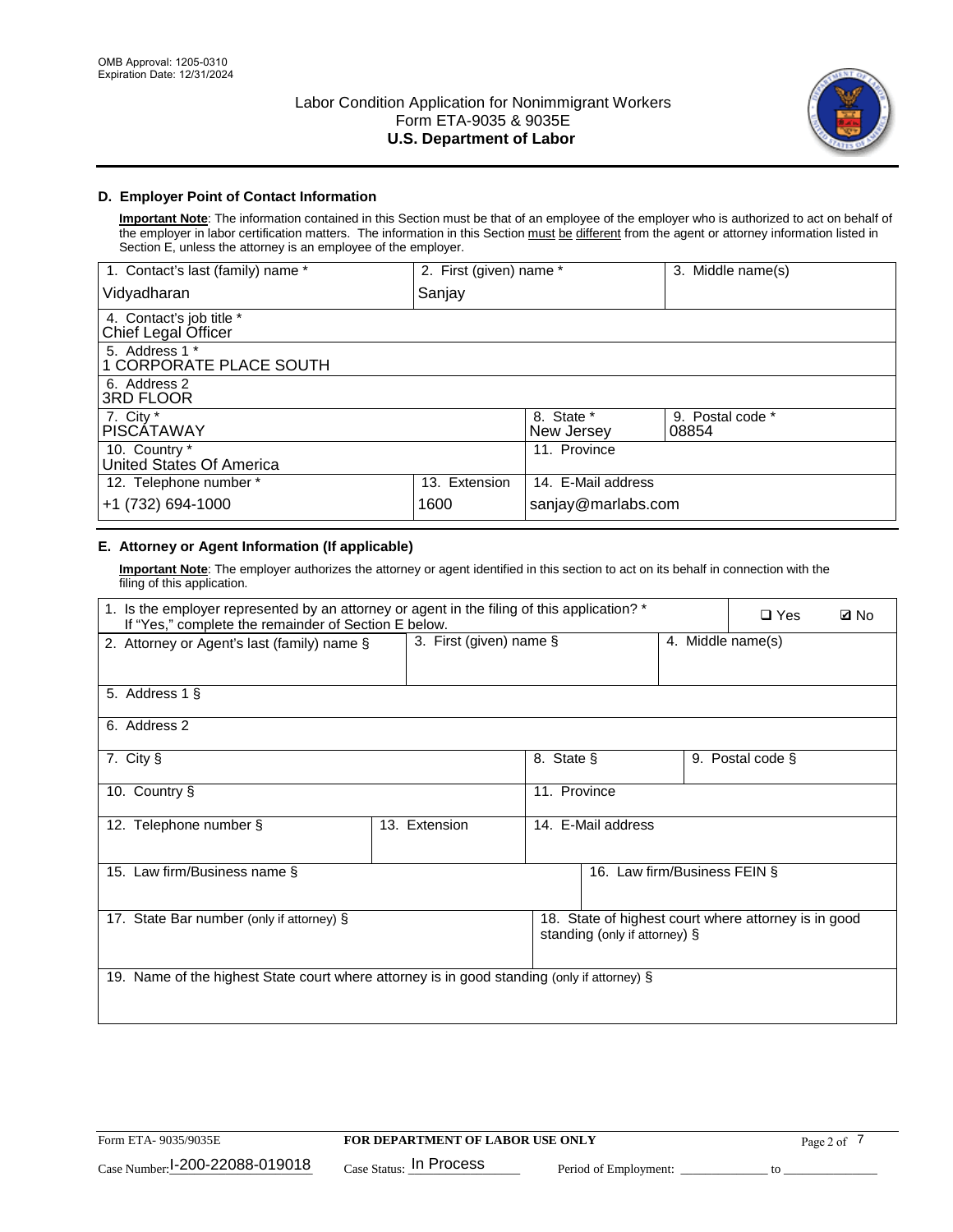

### **F. Employment and Wage Information**

**Important Note**: The employer must define the intended place(s) of employment with as much geographic specificity as possible. Each intended place(s) of employment listed below must be the worksite or physical location where the work will actually be performed and cannot be a P.O. Box. The employer must identify all intended places of employment, including those of short duration, on the LCA. 20 CFR 655.730(c)(5). If the employer is submitting this form non-electronically and the work is expected to be performed in more than one location, an attachment must be submitted in order to complete this section. An employer has the option to use either a single Form ETA-9035/9035E or multiple forms to disclose all intended places of employment. If the employer has more than ten (10) intended places of employment at the time of filing this application, the employer must file as many additional LCAs as are necessary to list all intended places of employment. See the form instructions for further information about identifying all intended places of employment.

### a.*Place of Employment Information* 1

|                                              | 1. Enter the estimated number of workers that will perform work at this place of employment under<br>the LCA.*                 |  | 1                                        |                      |                          |              |  |  |
|----------------------------------------------|--------------------------------------------------------------------------------------------------------------------------------|--|------------------------------------------|----------------------|--------------------------|--------------|--|--|
|                                              | 2. Indicate whether the worker(s) subject to this LCA will be placed with a secondary entity at this<br>place of employment. * |  |                                          |                      | <b>Ø</b> Yes             | $\square$ No |  |  |
|                                              | 3. If "Yes" to question 2, provide the legal business name of the secondary entity. §                                          |  |                                          |                      |                          |              |  |  |
|                                              | Mastercard                                                                                                                     |  |                                          |                      |                          |              |  |  |
|                                              | 4. Address 1 *<br>150 5th Ave                                                                                                  |  |                                          |                      |                          |              |  |  |
|                                              | 5. Address 2                                                                                                                   |  |                                          |                      |                          |              |  |  |
|                                              | 6. City $*$<br>7. County *<br>New York<br>New York                                                                             |  |                                          |                      |                          |              |  |  |
|                                              | 8. State/District/Territory *<br><b>New York</b>                                                                               |  | 9. Postal code *<br>10011                |                      |                          |              |  |  |
| 10. Wage Rate Paid to Nonimmigrant Workers * |                                                                                                                                |  | 10a. Per: (Choose only one)*             |                      |                          |              |  |  |
|                                              | □ Hour □ Week □ Bi-Weekly □ Month ☑ Year<br>From $\frac{1}{5}$ 101800 00<br>To: $\mathsf{\$}$                                  |  |                                          |                      |                          |              |  |  |
|                                              | 11. Prevailing Wage Rate *                                                                                                     |  | 11a. Per: (Choose only one)*             |                      |                          |              |  |  |
|                                              | 101754 00<br>$\mathbf{\$}$                                                                                                     |  | □ Hour □ Week □ Bi-Weekly □ Month ☑ Year |                      |                          |              |  |  |
|                                              | Questions 12-14. Identify the source used for the prevailing wage (PW) (check and fully complete only one): *                  |  |                                          |                      |                          |              |  |  |
| 12.                                          | A Prevailing Wage Determination (PWD) issued by the Department of Labor                                                        |  |                                          |                      | a. PWD tracking number § |              |  |  |
| 13.                                          | A PW obtained independently from the Occupational Employment Statistics (OES) Program                                          |  |                                          |                      |                          |              |  |  |
| $\mathbf v$                                  | a. Wage Level (check one): §                                                                                                   |  |                                          | b. Source Year §     |                          |              |  |  |
|                                              | பெ<br>$\square$ $\square$<br>$\Box$ IV<br>$\Box$ N/A<br>□⊥                                                                     |  |                                          | 7/1/2021 - 6/30/2022 |                          |              |  |  |
| 14.                                          | A PW obtained using another legitimate source (other than OES) or an independent authoritative source                          |  |                                          |                      |                          |              |  |  |
|                                              | a. Source Type (check one): §<br>b. Source Year §<br>$\Box$ CBA<br>$\Box$ DBA<br>$\square$ SCA<br>$\Box$ Other/ PW Survey      |  |                                          |                      |                          |              |  |  |
|                                              | c. If responded "Other/ PW Survey" in question 14.a, enter the name of the survey producer or publisher §                      |  |                                          |                      |                          |              |  |  |
|                                              | d. If responded "Other/ PW Survey" in question 14.a, enter the title or name of the PW survey §                                |  |                                          |                      |                          |              |  |  |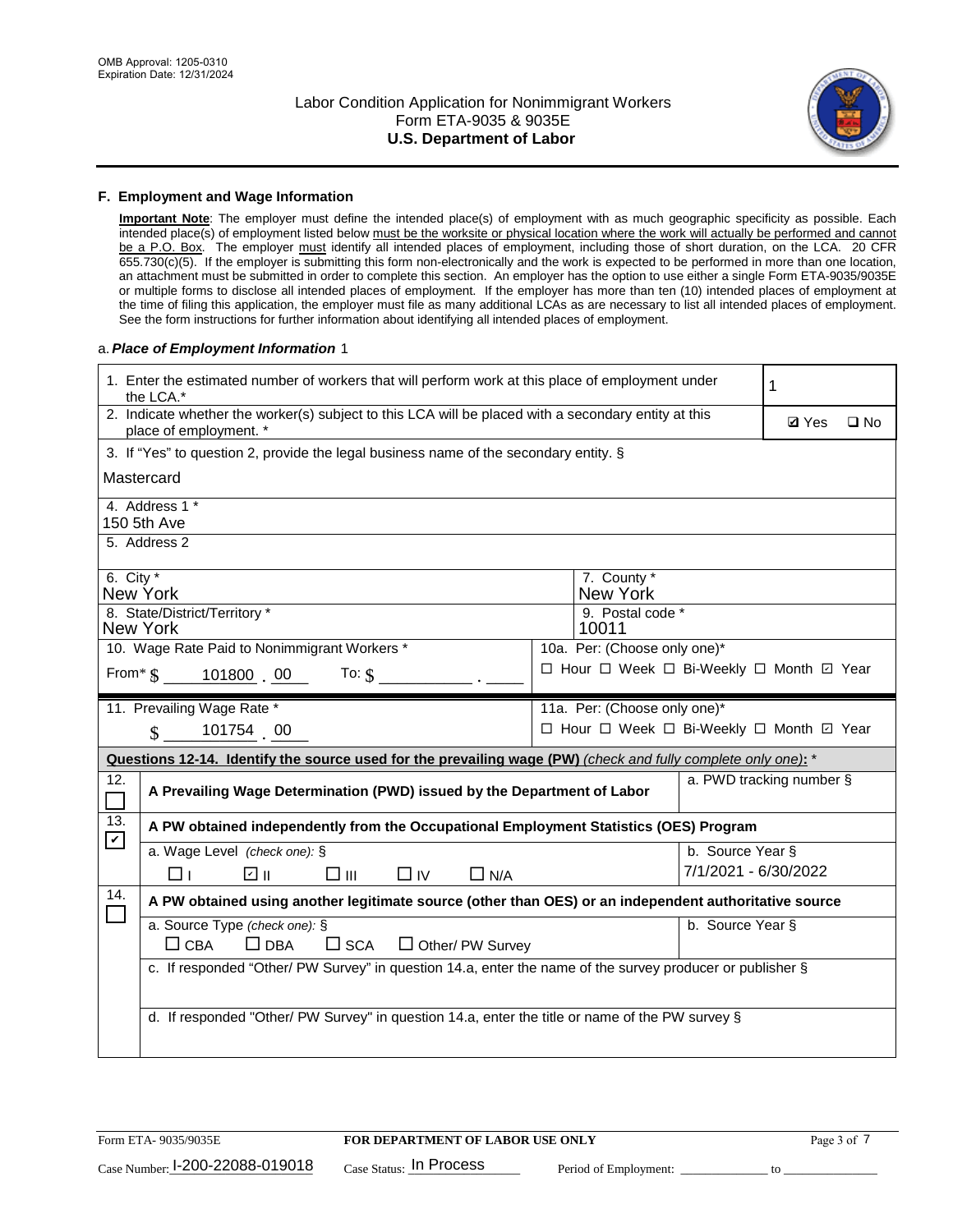

# **G. Employer Labor Condition Statements**

! *Important Note:* In order for your application to be processed, you MUST read Section G of the Form ETA-9035CP - General Instructions for the 9035 & 9035E under the heading "Employer Labor Condition Statements" and agree to all four (4) labor condition statements summarized below:

- (1) **Wages:** The employer shall pay nonimmigrant workers at least the prevailing wage or the employer's actual wage, whichever is higher, and pay for non-productive time. The employer shall offer nonimmigrant workers benefits and eligibility for benefits provided as compensation for services on the same basis as the employer offers to U.S. workers. The employer shall not make deductions to recoup a business expense(s) of the employer including attorney fees and other costs connected to the performance of H-1B, H-1B1, or E-3 program functions which are required to be performed by the employer. This includes expenses related to the preparation and filing of this LCA and related visa petition information. 20 CFR 655.731;
- (2) **Working Conditions:** The employer shall provide working conditions for nonimmigrants which will not adversely affect the working conditions of workers similarly employed. The employer's obligation regarding working conditions shall extend for the duration of the validity period of the certified LCA or the period during which the worker(s) working pursuant to this LCA is employed by the employer, whichever is longer. 20 CFR 655.732;
- (3) **Strike, Lockout, or Work Stoppage:** At the time of filing this LCA, the employer is not involved in a strike, lockout, or work stoppage in the course of a labor dispute in the occupational classification in the area(s) of intended employment. The employer will notify the Department of Labor within 3 days of the occurrence of a strike or lockout in the occupation, and in that event the LCA will not be used to support a petition filing with the U.S. Citizenship and Immigration Services (USCIS) until the DOL Employment and Training Administration (ETA) determines that the strike or lockout has ended. 20 CFR 655.733; and
- (4) **Notice:** Notice of the LCA filing was provided no more than 30 days before the filing of this LCA or will be provided on the day this LCA is filed to the bargaining representative in the occupation and area of intended employment, or if there is no bargaining representative, to workers in the occupation at the place(s) of employment either by electronic or physical posting. This notice was or will be posted for a total period of 10 days, except that if employees are provided individual direct notice by e-mail, notification need only be given once. A copy of the notice documentation will be maintained in the employer's public access file. A copy of this LCA will be provided to each nonimmigrant worker employed pursuant to the LCA. The employer shall, no later than the date the worker(s) report to work at the place(s) of employment, provide a signed copy of the certified LCA to the worker(s) working pursuant to this LCA. 20 CFR 655.734.

1. **I have read and agree to** Labor Condition Statements 1, 2, 3, and 4 above and as fully explained in Section G of the Form ETA-9035CP – General Instructions for the 9035 & 9035E and the Department's regulations at 20 CFR 655 Subpart H. \*

**Ø**Yes ロNo

## **H. Additional Employer Labor Condition Statements –H-1B Employers ONLY**

!**Important Note***:* In order for your H-1B application to be processed, you MUST read Section H – Subsection 1 of the Form ETA 9035CP – General Instructions for the 9035 & 9035E under the heading "Additional Employer Labor Condition Statements" and answer the questions below.

#### *a. Subsection 1*

| 1. At the time of filing this LCA, is the employer H-1B dependent? §                                                                                                                                                                                          | ⊡ Yes      | □ No       |              |  |
|---------------------------------------------------------------------------------------------------------------------------------------------------------------------------------------------------------------------------------------------------------------|------------|------------|--------------|--|
| 2. At the time of filing this LCA, is the employer a willful violator? $\S$                                                                                                                                                                                   |            | $\Box$ Yes | ⊡ No         |  |
| 3. If "Yes" is marked in questions H.1 and/or H.2, you must answer "Yes" or "No" regarding<br>whether the employer will use this application ONLY to support H-1B petitions or extensions of<br>status for exempt H-1B nonimmigrant workers? §                |            |            | $\Box$ No    |  |
| 4. If "Yes" is marked in question H.3, identify the statutory basis for the<br>■ \$60,000 or higher annual wage<br>exemption of the H-1B nonimmigrant workers associated with this<br>□ Master's Degree or higher in related specialty<br>$\Box$ Both<br>LCA. |            |            |              |  |
| H-1B Dependent or Willful Violator Employers -Master's Degree or Higher Exemptions ONLY                                                                                                                                                                       |            |            |              |  |
| 5. Indicate whether a completed Appendix A is attached to this LCA covering any H-1B<br>nonimmigrant worker for whom the statutory exemption will be based <b>ONLY</b> on attainment of a<br>Master's Degree or higher in related specialty. §                | $\Box$ Yes | ⊡ No       | <b>D</b> N/A |  |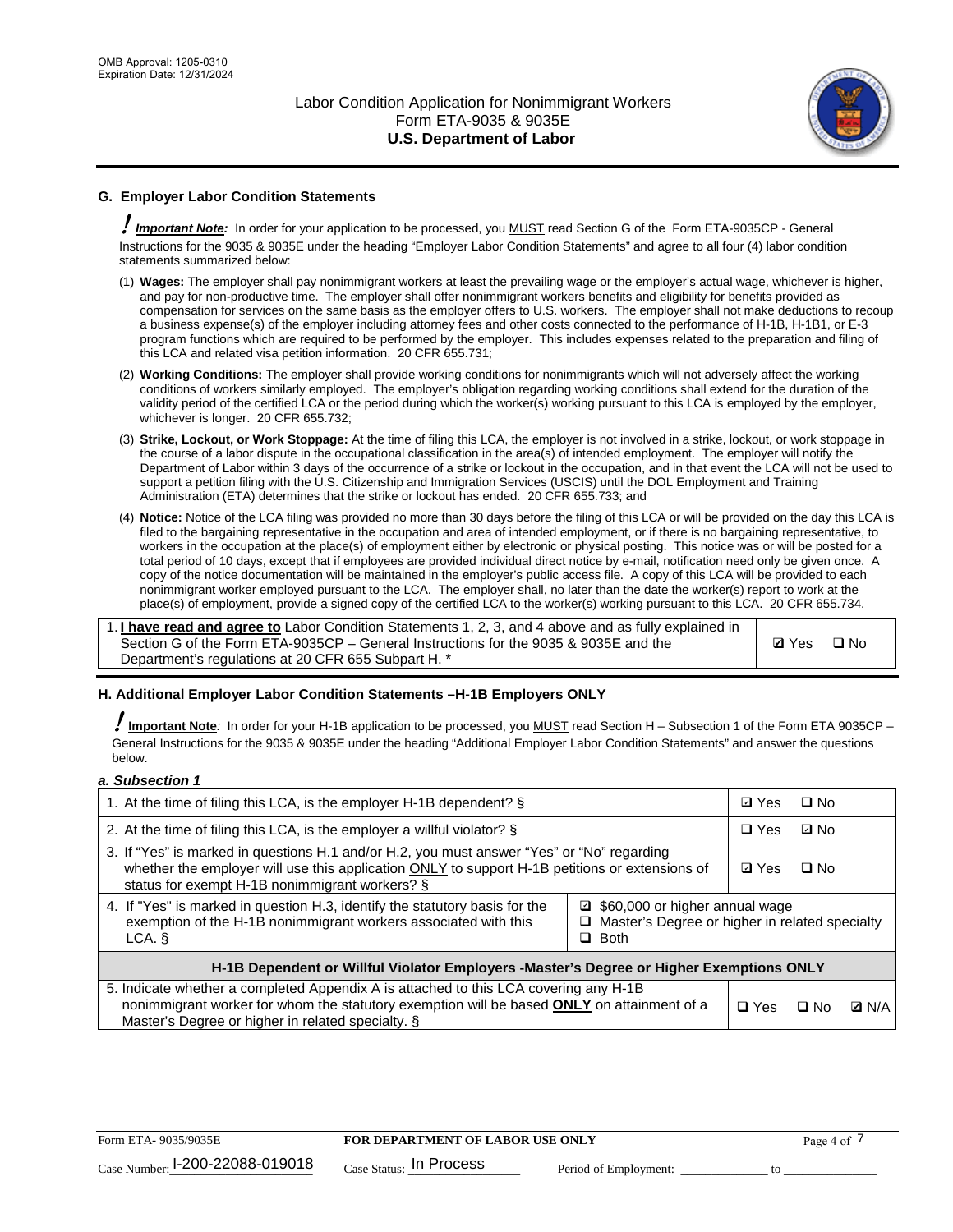

**If you marked "Yes" to questions H.a.1 (H-1B dependent) and/or H.a.2 (H-1B willful violator) and "No" to question H.a.3 (exempt H-1B nonimmigrant workers), you MUST read Section H – Subsection 2 of the Form ETA 9035CP – General Instructions for the 9035 & 9035E under the heading "Additional Employer Labor Condition Statements" and indicate your agreement to all three (3) additional statements summarized below.**

### *b. Subsection 2*

- A. **Displacement:** An H-1B dependent or willful violator employer is prohibited from displacing a U.S. worker in its own workforce within the period beginning 90 days before and ending 90 days after the date of filing of the visa petition. 20 CFR 655.738(c);
- B. **Secondary Displacement:** An H-1B dependent or willful violator employer is prohibited from placing an H-1B nonimmigrant worker(s) with another/secondary employer where there are indicia of an employment relationship between the nonimmigrant worker(s) and that other/secondary employer (thus possibly affecting the jobs of U.S. workers employed by that other employer), unless and until the employer subject to this LCA makes the inquiries and/or receives the information set forth in 20 CFR 655.738(d)(5) concerning that other/secondary employer's displacement of similarly employed U.S. workers in its workforce within the period beginning 90 days before and ending 90 days after the date of such placement. 20 CFR 655.738(d). Even if the required inquiry of the secondary employer is made, the H-1B dependent or willful violator employer will be subject to a finding of a violation of the secondary displacement prohibition if the secondary employer, in fact, displaces any U.S. worker(s) during the applicable time period; and
- C. **Recruitment and Hiring:** Prior to filing this LCA or any petition or request for extension of status for nonimmigrant worker(s) supported by this LCA, the H-1B dependent or willful violator employer must take good faith steps to recruit U.S. workers for the job(s) using procedures that meet industry-wide standards and offer compensation that is at least as great as the required wage to be paid to the nonimmigrant worker(s) pursuant to 20 CFR 655.731(a). The employer must offer the job(s) to any U.S. worker who applies and is equally or better qualified for the job than the nonimmigrant worker. 20 CFR 655.739.

| 6. I have read and agree to Additional Employer Labor Condition Statements A, B, and C above and |       |           |
|--------------------------------------------------------------------------------------------------|-------|-----------|
| as fully explained in Section H – Subsections 1 and 2 of the Form ETA 9035CP – General           | □ Yes | $\Box$ No |
| Instructions for the 9035 & 9035E and the Department's regulations at 20 CFR 655 Subpart H. §    |       |           |

## **I. Public Disclosure Information**

! **Important Note***:* You must select one or both of the options listed in this Section.

|  | 1. Public disclosure information in the United States will be kept at: * |  |  |  |
|--|--------------------------------------------------------------------------|--|--|--|
|  |                                                                          |  |  |  |

**sqrt** Employer's principal place of business □ Place of employment

## **J. Notice of Obligations**

A. Upon receipt of the certified LCA, the employer must take the following actions:

- o Print and sign a hard copy of the LCA if filing electronically (20 CFR 655.730(c)(3));<br>
Maintain the original signed and certified LCA in the employer's files (20 CFR 655.7
- Maintain the original signed and certified LCA in the employer's files (20 CFR 655.705(c)(2); 20 CFR 655.730(c)(3); and 20 CFR 655.760); and
- o Make a copy of the LCA, as well as necessary supporting documentation required by the Department of Labor regulations, available for public examination in a public access file at the employer's principal place of business in the U.S. or at the place of employment within one working day after the date on which the LCA is filed with the Department of Labor (20 CFR 655.705(c)(2) and 20 CFR 655.760).
- B. The employer must develop sufficient documentation to meet its burden of proof with respect to the validity of the statements made in its LCA and the accuracy of information provided, in the event that such statement or information is challenged (20 CFR 655.705(c)(5) and 20 CFR 655.700(d)(4)(iv)).
- C. The employer must make this LCA, supporting documentation, and other records available to officials of the Department of Labor upon request during any investigation under the Immigration and Nationality Act (20 CFR 655.760 and 20 CFR Subpart I).

*I declare under penalty of perjury that I have read and reviewed this application and that to the best of my knowledge, the*  information contained therein is true and accurate. I understand that to knowingly furnish materially false information in the *preparation of this form and any supplement thereto or to aid, abet, or counsel another to do so is a federal offense punishable by fines, imprisonment, or both (18 U.S.C. 2, 1001,1546,1621).*

| 1. Last (family) name of hiring or designated official *   2. First (given) name of hiring or designated official *   3. Middle initial §<br>Vidyadharan | Saniav           |  |
|----------------------------------------------------------------------------------------------------------------------------------------------------------|------------------|--|
| 4. Hiring or designated official title *<br>Chief Legal Officer                                                                                          |                  |  |
| 5. Signature *                                                                                                                                           | 6. Date signed * |  |

| Form ETA-9035/9035E                         | <b>FOR DEPARTMENT OF LABOR USE ONLY</b> |                       |  |
|---------------------------------------------|-----------------------------------------|-----------------------|--|
| $_{\text{Case Number:}}$ I-200-22088-019018 | $_{\rm Case~S status:}$ In Process      | Period of Employment: |  |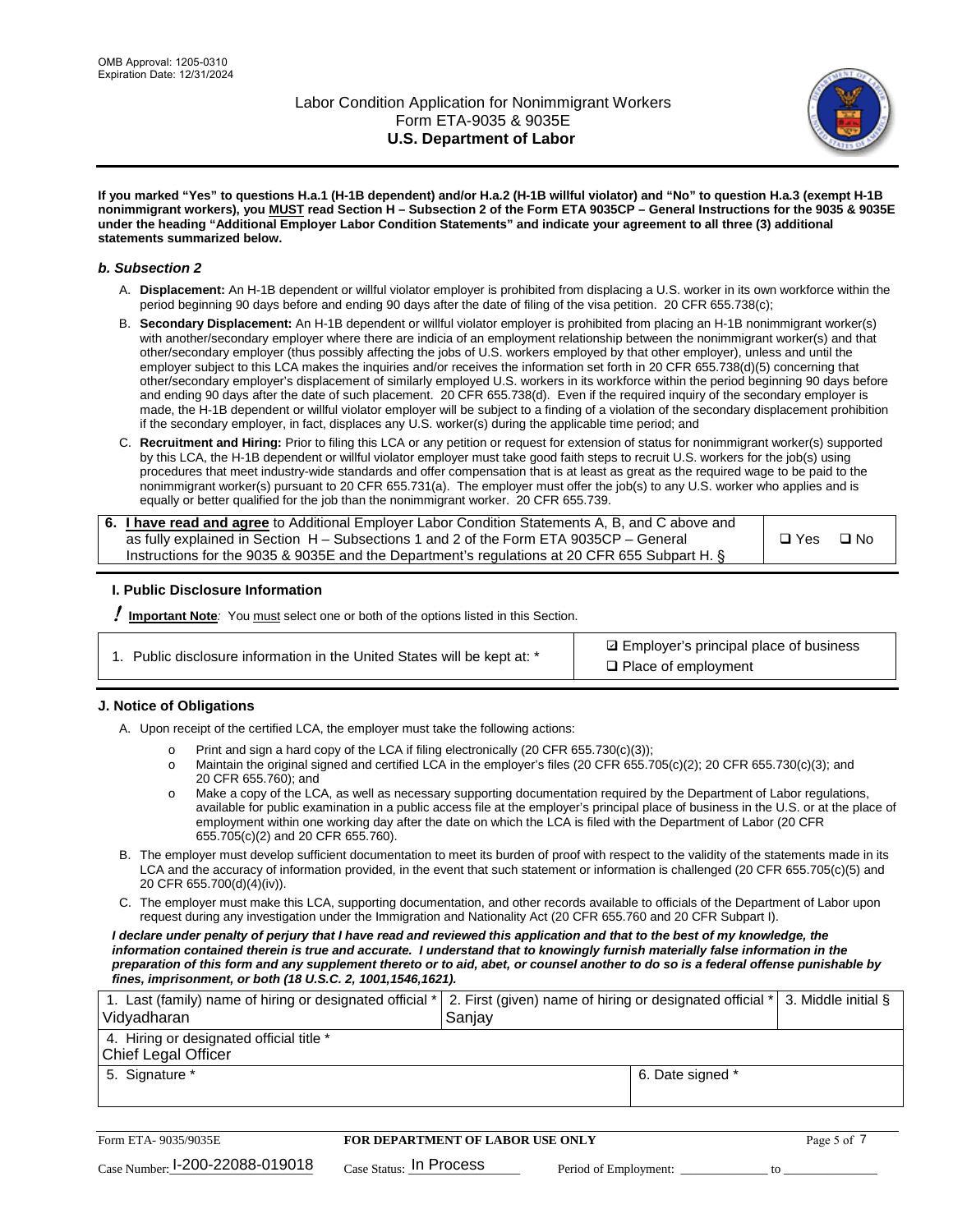

## **K. LCA Preparer**

**Important Note**: Complete this section if the preparer of this LCA is a person other than the one identified in either Section D (employer point of contact) or E (attorney or agent) of this application.

| 1. Last (family) name $\S$                                                                   | 2. First (given) name §                                                                                                                                                                                                        | 3. Middle initial                |
|----------------------------------------------------------------------------------------------|--------------------------------------------------------------------------------------------------------------------------------------------------------------------------------------------------------------------------------|----------------------------------|
| Complido                                                                                     | Marilou                                                                                                                                                                                                                        |                                  |
| 4. Firm/Business name §                                                                      |                                                                                                                                                                                                                                |                                  |
| Marlabs LLC                                                                                  |                                                                                                                                                                                                                                |                                  |
| 5. E-Mail address §<br>marilou@marlabs.com                                                   |                                                                                                                                                                                                                                |                                  |
| L. U.S. Government Agency Use (ONLY)                                                         |                                                                                                                                                                                                                                |                                  |
| By virtue of the signature below, the Department of Labor hereby acknowledges the following: |                                                                                                                                                                                                                                |                                  |
| This certification is valid from                                                             | to the contract of the contract of the contract of the contract of the contract of the contract of the contract of the contract of the contract of the contract of the contract of the contract of the contract of the contrac |                                  |
| Department of Labor, Office of Foreign Labor Certification                                   |                                                                                                                                                                                                                                | Certification Date (date signed) |

 $\frac{1111100688}{1111100688}$ I-200-22088-019018 In Process

Case number **Case Status** Case Status **Case Status** 

*The Department of Labor is not the guarantor of the accuracy, truthfulness, or adequacy of a certified LCA.*

## **M. Signature Notification and Complaints**

The signatures and dates signed on this form will not be filled out when electronically submitting to the Department of Labor for processing, but **MUST** be complete when submitting non-electronically. If the application is submitted electronically, any resulting certification **MUST** be signed *immediately upon receipt* from DOL before it can be submitted to USCIS for final processing.

Complaints alleging misrepresentation of material facts in the LCA and/or failure to comply with the terms of the LCA may be filed using the WH-4 Form with any office of the Wage and Hour Division, U.S. Department of Labor. A listing of the Wage and Hour Division offices can be obtained at www.dol.gov/whd. Complaints alleging failure to offer employment to an equally or better qualified U.S. worker, or an employer's misrepresentation regarding such offer(s) of employment, may be filed with the U.S. Department of Justice, Civil Rights Division, Immigrant and Employee Rights Section, 950 Pennsylvania Avenue, NW, # IER, NYA 9000, Washington, DC, 20530, and additional information can be obtained at www.justice.gov. Please note that complaints should be filed with the Civil Rights Division, Immigrant and Employee Rights Section at the Department of Justice only if the violation is by an employer who is H-1B dependent or a willful violator as defined in 20 CFR 655.710(b) and 655.734(a)(1)(ii).

## **N. OMB Paperwork Reduction Act** *(1205-0310)*

These reporting instructions have been approved under the Paperwork Reduction Act of 1995. Persons are not required to respond to this collection of information unless it displays a currently valid OMB control number. Your response is required to receive the benefit of consideration of your application. (Immigration and Nationality Act, Section 212(n) and (t) and 214(c)). Public reporting burden for this collection of information, which is to assist with program management and to meet Congressional and statutory requirements, is estimated to average 75 minutes per response, including the time to review instructions, search existing data sources, gather and maintain the data needed, and complete and review the collection of information.

Send comments regarding this burden estimate or any other aspect of this collection of information, including suggestions for reducing this burden, to the U.S. Department of Labor, Employment and Training Administration, Office of Foreign Labor Certification, 200 Constitution Ave., NW, Box PPII 12-200, Washington, DC, 20210. (Paperwork Reduction Project OMB 1205-0310.) **Do NOT send the completed application to this address.**

| Form ETA-9035/9035E                         | <b>FOR DEPARTMENT OF LABOR USE ONLY</b> | Page 6 of             |  |
|---------------------------------------------|-----------------------------------------|-----------------------|--|
| $_{\text{Case Number:}}$ I-200-22088-019018 | $_{\text{Case Status:}}$ In Process     | Period of Employment: |  |